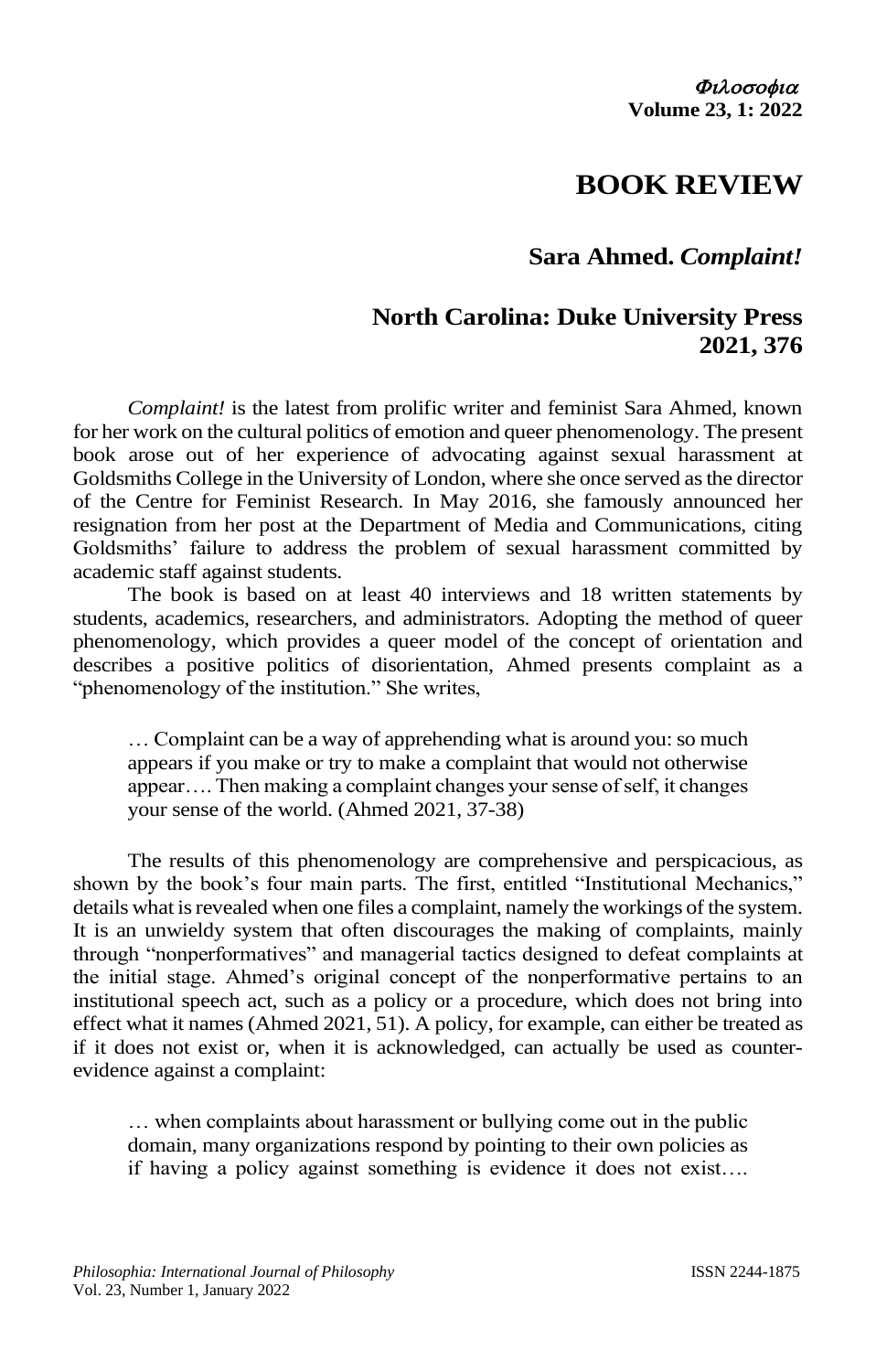## **226 NOELLE LESLIE DELA CRUZ**

Commitments can be used as a *rebuttal system* as if they directly contradict the evidence of a complaint…. (Ahmed 2021, 82)

Ahmed also itemizes the strategies that management uses in order to forestall complaints, beginning with the encouragement to resolve disputes informally within one's own department. At this point, the complainer may be warned against the costs of complaining, which may have ramifications for his or her career. The figure of the complainer is gendered and associated with making an unnecessary fuss; she is met with skepticism and a kind of procedural and institutional fatalism. The act of nodding can also be a strategy of appeasement, as when the complainer is met with nods but his or her issue is not actually addressed or elevated to the concerned office. Blanking is when the complainer is simply ignored or not even acknowledged as having said anything, and it is used when other methods fail. Finally, there is strategic inefficiency, which pertains to "not just the failure of things to work properly but is also how things are working" (Ahmed 2021, 129). In other words, the sluggishness of the system is precisely how it is intended to work. Unfortunately, this tactic is effective against those who most need to complain, i.e., those who rarely have the time and resources to see a complaint through, as when he or she is on a temporary contract or a temporary visa.

The second part of the book, "The Immanence of Complaint," examines the backward temporality of complaints, a person's negative dwelling, which has led to the making of the complaint. It begins with an uneasy feeling, which becomes a progressive realization that something is not quite right. However, the complaint usually takes time because "it can take time to trust your own mind" (Ahmed 2021, 148). Women especially are prone to epistemic uncertainty because, as they are expected to maintain and value relationships, they are discouraged from complaining. The behavior that is the subject of complaint then becomes even more pernicious as it is normalized, which is how the grooming process is allowed to flourish.

Sometimes it is the *unremarkability* of the behavior, how people are not remarking upon something, not objecting or showing signs of objecting, that can make you wonder whether what is happening is not objectionable after all. (Ahmed 2021, 153)

When the complainer finally resolves to make a complaint, he or she experiences a heightened consciousness, when the violence that was heretofore not faced is finally brought out into the open. It is at this point that institutional harassment begins, which Ahmed (2021, 238) defines in terms of "how institutional resources are mobilized to stop those who are trying to make complaints such that those who are trying to complaints feel the institution as weight, as what comes down on them." The complainer tends to get little support because people near him or her also fear being targeted.

In this part, Ahmed also presents a political analysis of how people inhabit spaces, in particular institutional spaces. Those who are moved to complain are typically misfits, those whose movements are hindered by the very structures of the institution. They are bodies that thereby become testimonies about their own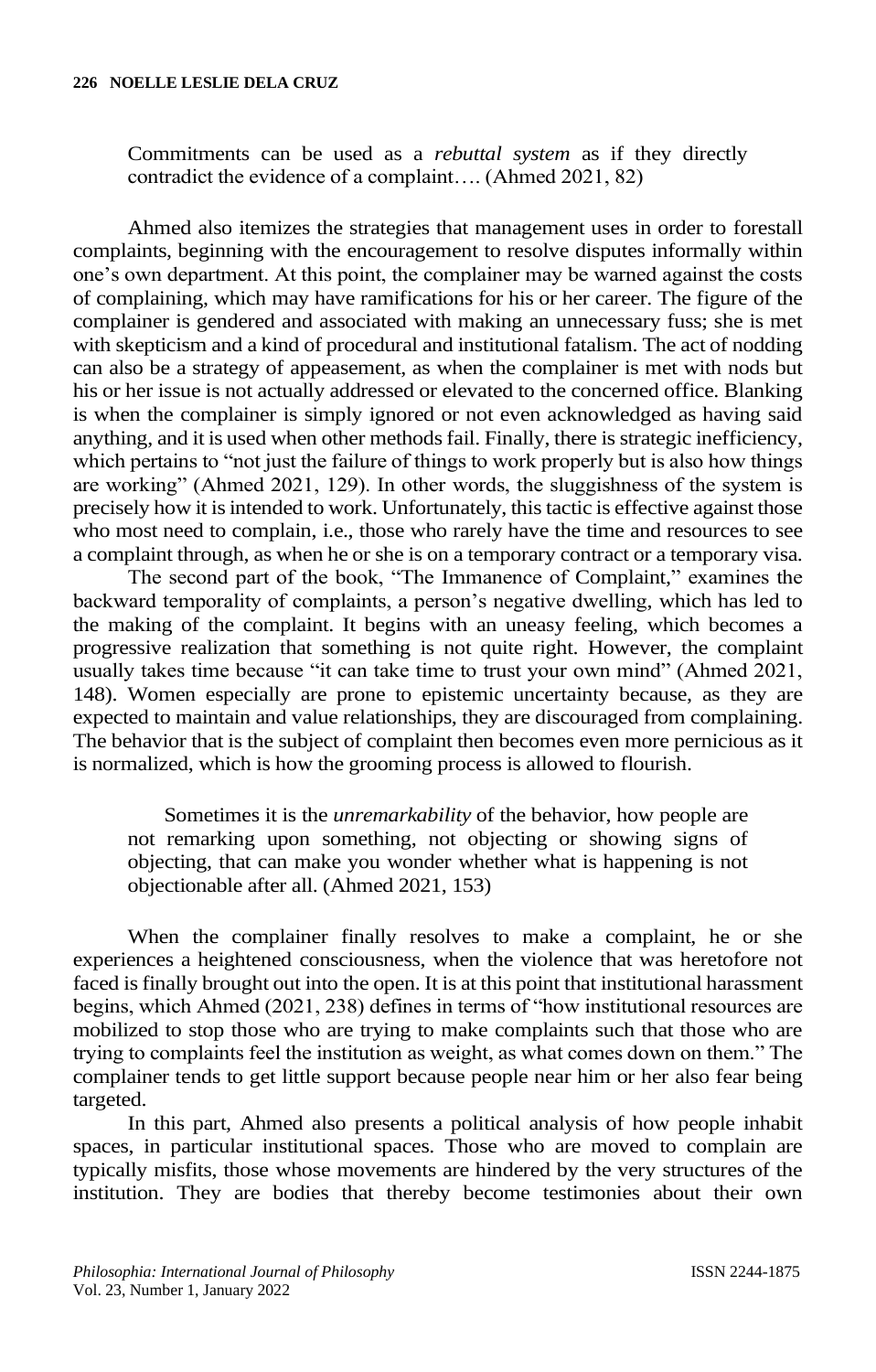misfitting. As a misfit, the complainer stands out and comes to be identified with/as the problem, even becoming a "complaint magnet," the object of other people's complaints. However, if one is privileged, *one can make a complaint without becoming a complainer*, as in the case of the figure/meme of "Karen" (Ahmed 2021, 204). Ultimately, the complainant, as a misfit performs "nonreproductive labor," the work of intervening so that a problem will not be reproduced; it is tantamount to the refusal to "adjust to what is unjust" (Ahmed 2021, 220).

The third part of the book, "If These Doors Could Talk," uses the metaphor of doors and thresholds to describe the dynamics of the complaint process, and the forces that hinder or help it. These forces involve power relations of race, class, and gender. (The centrality of door metaphor is borne out by the book cover, which features art by Rachel Whiteread entitled "Double-Doors.") The idiomatic expressions Ahmed employs include the following:

- "Behind closed doors*" –* Information is kept secret from the public. Ahmed (2021, 244) cites the case of a female student whose harasser's actions were minimized by the dean and who was able to retire without a blemish on his record.
- "Doors shutting people in or out" When a complaint is ignored or stopped, "violence is shut in [while] those against whom that violence is directed are shut out" (Ahmed 2021, 247), as when the complainer is forced or encouraged to leave the institution. Non-disclosure agreements or NDAs are often resorted to, not just to protect the reputation of a professor against whom a complaint has been made but also to protect the reputation of the university (Ahmed 2021, 250).
- "Keeping the door open" If doors are closed on complaints, they are kept open for harassers, whose conduct is thus enabled (Ahmed 2021, 255).
- "Holding the door" Doors represent pathways in one's career; the complainer is often warned against antagonizing his or her harasser, who is "an important man" (Ahmed 2021, 290). Because of the culture of collegiality and the university essentially being "a web of past intimacies," people can hold the door for others who will feel beholden to them. This can make it harder for would-be complainers to actually make a case against their harassers and for bystanders to intervene when someone is being harassed. References and promotions can be doors, as well; "… *holding the door* is about whom you have to go through in order to get information, energy, and resources. The *door holders* are often called *gatekeepers*" (Ahmed 2021, 318).
- "Entry doors"- Certain ways of coming into the institution may count against a person, as when he or she is perceived as getting in not so much through merit as through a diversity policy. Thus, the arrival of people of color is often framed as debt (Ahmed 2021, 216). They recognize that the diversity door, though it is doing a lot of useful work, may also be shut at any point.

The fourth and final part of the book, "Conclusions," emphasizes the importance of complaint collectives. The first chapter is written by postgrad students from